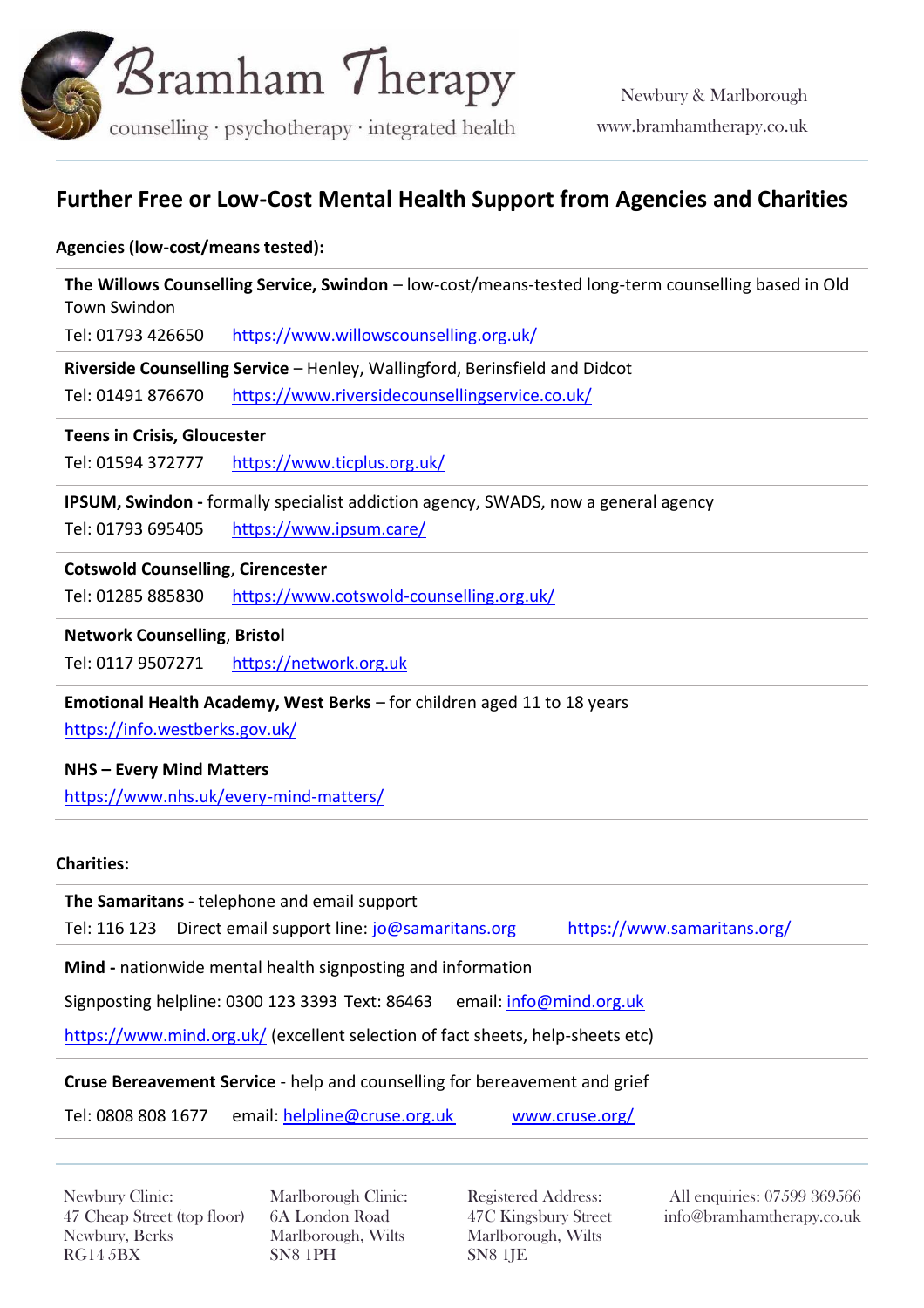**Time to Talk -** free time-limited counselling for 12-25 year-olds based at offices in Newbury and also working in schools and Drs surgeries in West Berkshire

Tel: 01635 760331 [https://t2twb.org](https://t2twb.org/)

**AA** - support for Alcoholism/Alcohol Dependency

Tel: 0800 9177650 email: [Help@aamail.org](mailto:Help@aamail.org) <https://www.alcoholics-anonymous.org.uk/>

**Smart Recovery** - help and Support Groups for Addictions and Addictive Behaviour

[https://smartrecovery.org.uk](https://smartrecovery.org.uk/)

**OK Rehab** - guidance and support for people experiencing problems with substance misuse and cooccurring mental health problems

<https://www.okrehab.org/>

**Women's Aid -** domestic violence support

Online chat service available via website[: https://www.womensaid.org.uk/](https://www.womensaid.org.uk/)

**Winston's Wish** - support and counselling for children who are grieving

Tel: 08088 020 021 [https://www.winstonswish.org](https://www.winstonswish.org/) 

**No. 5** - confidential listening for children and young people

Tel: 0118 901 5668 email: [Info@no5.org.uk](mailto:Info@no5.org.uk) [https://no5.org.uk](https://no5.org.uk/) 

**Christians Against Poverty** - free debt counselling

Tel: 01274 760720 <https://capuk.org/>

**Citizens Advice Bureau** - free advice with debt/money, benefits, work, housing, law, housing

Adviceline: 03444 111 444 [https://www.citizensadvice.org.uk](https://www.citizensadvice.org.uk/)

**Stonewall** - LGBTQ support

Tel: 0800 0502020 [www.stonewall.org.uk](http://www.stonewall.org.uk/)

**Newbury RASAS** - community led organisation created to provide an information hub and an inclusive safe space for survivors who are dealing with the effects of sexual violence, and for anyone who is supporting them.

<https://www.newburyrasas.co.uk/>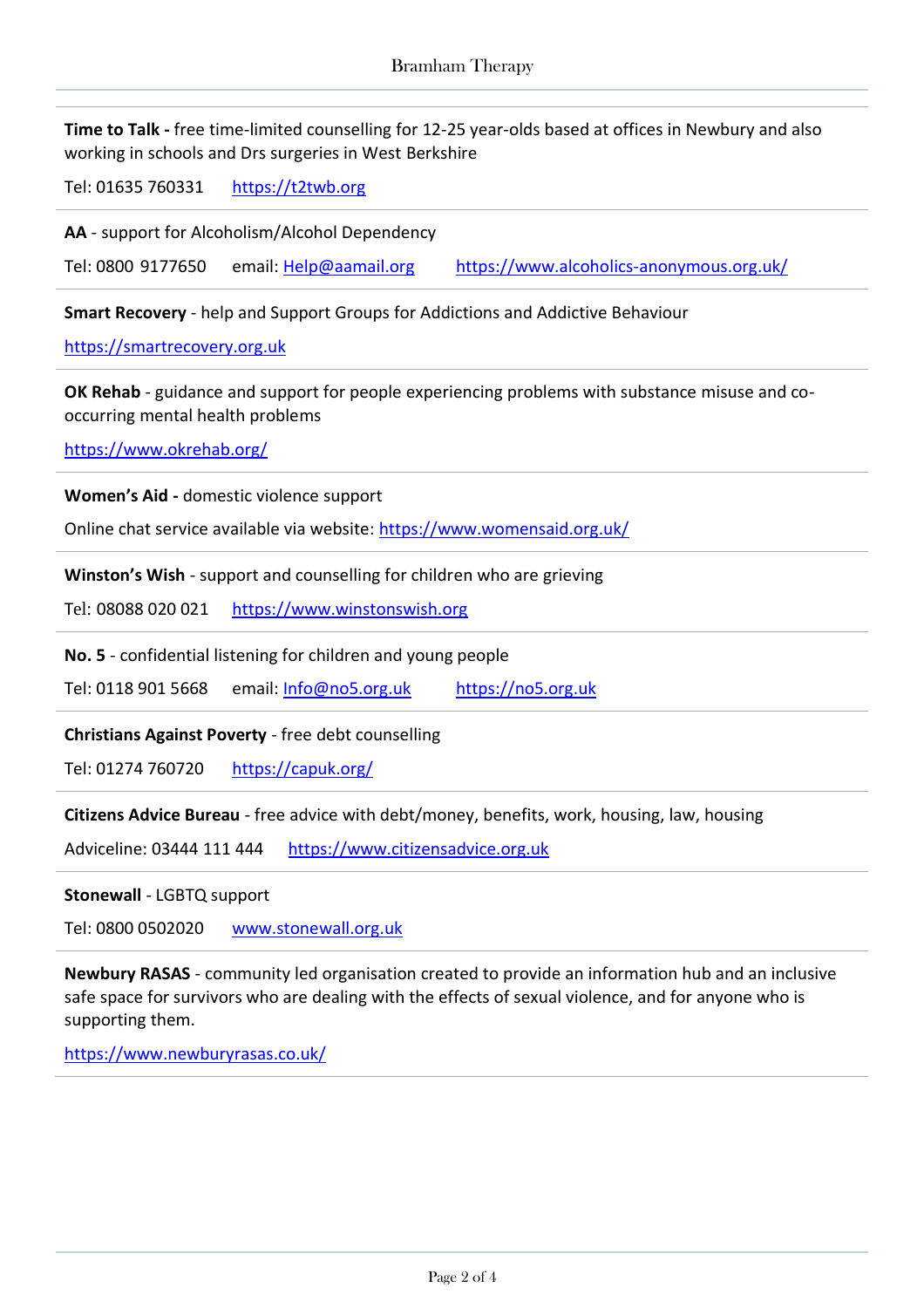#### **Apps:**

**[Headspace](https://www.headspace.com/)**

**[Calm](https://www.calm.com/)**

**[Breethe](https://breethe.com/)**

**[Smiling Mind](https://www.smilingmind.com.au/smiling-mind-app)**

Well-known mindfulness / meditation apps

The following apps and online courses have been approved by the NHS – for more help see the Advice section in the [NHS App](https://www.nhs.uk/nhs-app/) or log in through the [NHS Website](https://access.login.nhs.uk/enter-email)



# **[Be Mindful](https://www.wellmindhealth.com/courses/be-mindful)**

An online course to help reduce stress and anxiety using mindfulness-based cognitive therapy.



# **[Togetherall](https://togetherall.com/en-gb/)**

Get round-the-clock support from therapists to help you cope with stress and anxiety.



# **[BlueIce](https://www.oxfordhealth.nhs.uk/blueice/)**

BlueIce is a prescribed evidence-based app to help young people manage their emotions and to reduce urges to self-harm.



# **[Calm Harm](https://calmharm.co.uk/)**

Calm Harm is an app designed to help people resist or manage the urge to self-harm.



# **Catch It**

Learn how to manage feelings like anxiety and depression. The app will teach you how to look at problems in a different way, turn negative thoughts into positive ones and improve your mental wellbeing.

(Visit your app store to get the app)



# **[Chill Panda](http://chillpanda.co.uk/)**

Use breathing techniques to help you relax more, worry less and feel better



# **[Cove](http://www.cove-app.com/#about)**

Create music to reflect emotions like joy, sadness and anger to help express how you feel



# **distract**

Quick and discreet access to information and advice about self-harm and suicidal thoughts (Visit your app store to get the app)